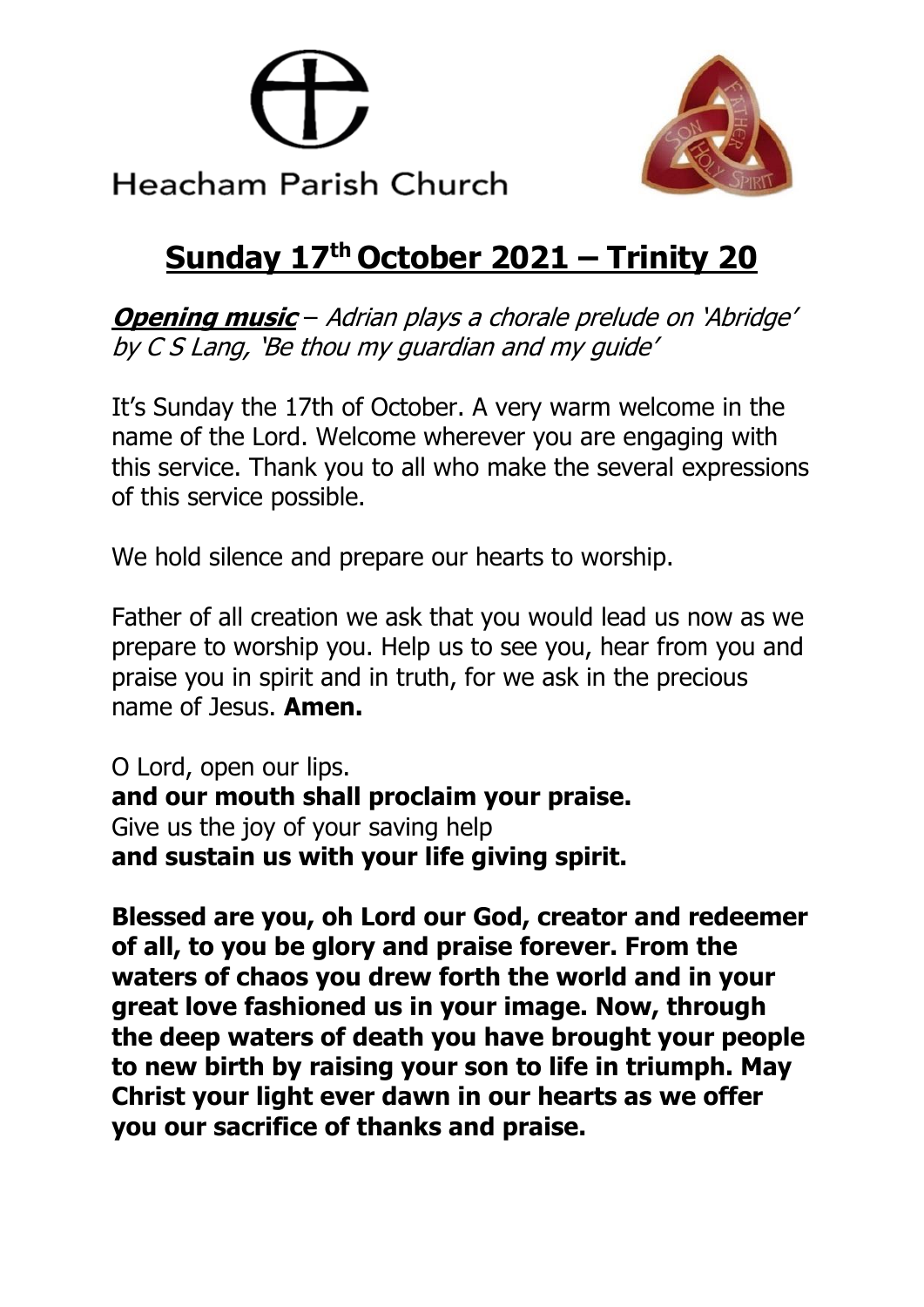#### **Blessed be God, father, son and Holy Spirit. Blessed be God forever. Amen.**

We hold silence again before we make our confession.

Jesus says "Repent, for the kingdom of heaven is close at hand". So let us turn away from our sin and turn to Christ confessing our sins in penitence and faith.

**Lord God we have sinned against you; we have done evil in your sight. We are sorry and repent. Have mercy on us according to your love. Wash away our wrong doing and cleanse us from our sin. Renew a right spirit within us and restore us to the joy of your salvation; through Jesus Christ our Lord. Amen.**

The Lord enrich us with his grace, and nourish us with his blessing; the Lord defend us in trouble and keep us from all evil; the Lord accept our prayers and absolve us from our offences for the sake of Jesus Christ our saviour. **Amen.**

### Hymn: **The Servant King (MP162)**

1 From heaven You came, helpless babe, entered our world, Your glory veiled, not to be served but to serve, and give Your life that we might live. This is our God, the Servant King, He calls us now to follow Him, to bring our lives as a daily offering of worship to the Servant King.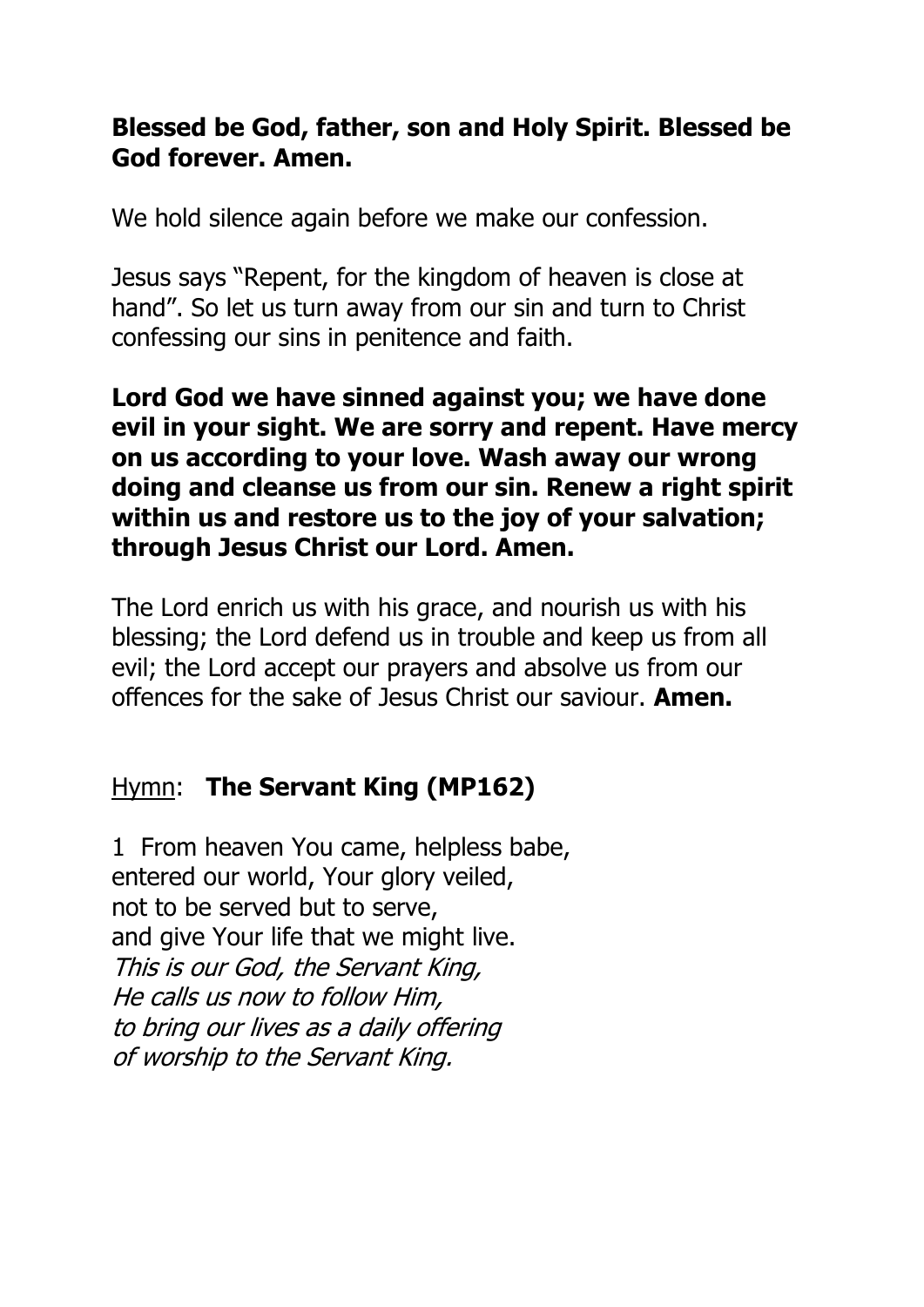2 There in the garden of tears my heavy load He chose to bear; His heart with sorrow was torn, 'Yet not my will but yours,' He said. This is our God  $\ldots$ 

3 Come see His hands and His feet, the scars that speak of sacrifice, hands that flung stars into space to cruel nails surrendered. This is our God . . .

4 So let us learn how to serve and in our lives enthrone Him, each other's needs to prefer, for it is Christ we're serving. This is our God . . .

**Bible reading** – Mark 10:35-45 read by Terry Brown

**A reflection** – by Penny Sutton

We recently worked our way through Paul's letter to the Ephesians which concentrated on the Church, God's 'new creation' of a multi-national, multi-cultural society with Jesus at its head. It is relatively easy to apply Paul's teaching to our lives and Church in 21st century Western Europe despite being thousands of miles and two thousand years apart because God's 'new creation' is also ageless. As we open Mark's gospel, we step back to a different era and a very different situation as we read how that 'new creation' came into being.

Helpfully for us, Mark's gospel was written primarily for gentiles and at this stage describes simply what happened rather than exploring the meaning and implications of events. This is set firmly in the Theocracy. God ruling his chosen people, Israel.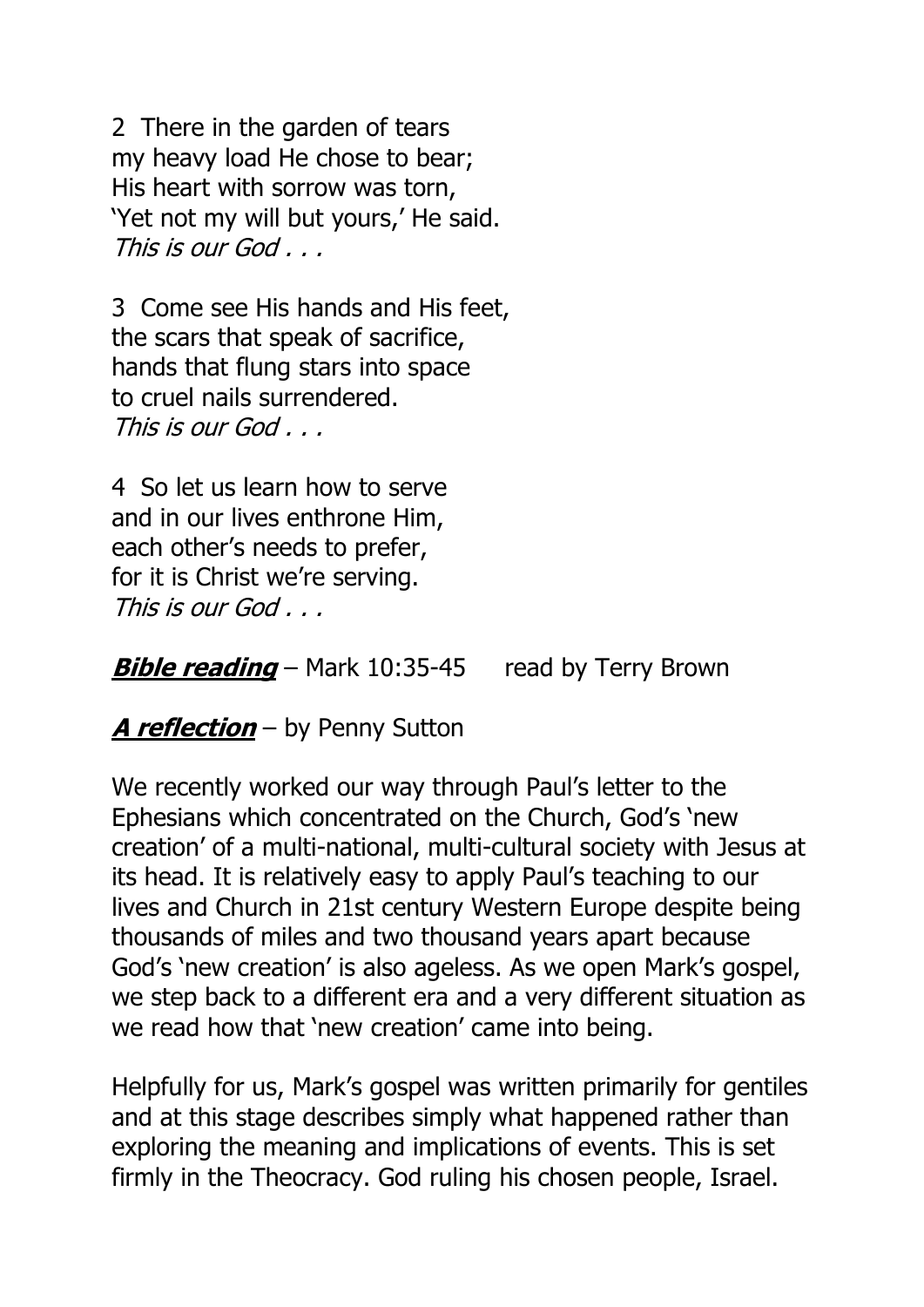The Church does not exist, and the disciples have no idea what their future holds. They can't get their heads around the idea that money can't buy you a way into the Kingdom of God, and when Jesus tells them for the third time what will happen to him in Jerusalem, they are totally inept and perplexed.

Mark portrays these leaders of the Early Church in their full humanity, getting all manner of things wrong and yet, this is the 'management team' upon whom God chose to build his Church. As Jesus said earlier in the chapter, "With man this is impossible, but not with God; all things are possible with God." Looking at the twelve as potential managers, they all lack relevant background and are mostly uneducated. None of them aspired to be preachers or teachers and they don't appear to have any concept of team working. Individually, Peter is emotionally unstable and given to fits of temper while his brother Andrew is a follower with no apparent leadership skills. James and John place personal family interest above loyalty to their colleagues. Matthew is an outcast from Jewish society due to his occupation while Nathaniel and Thomas question everything. The only man to demonstrate potential by his motivation and interactions with people was Judas!!! This conventional human wisdom is the very reverse of that which God chose.

Worldly, human society says you should strive for position, prestige, and power. Sell yourself, push yourself forward, and that is exactly what James and John did. They wanted to be the 'power behind the throne' in God's Kingdom with authority just less than that of Jesus. Their request was rooted in the normality of human nature and their Jewish culture. Jesus recognised this and answered accordingly using the metaphors of 'cup' and 'baptism' which portray judgement and suffering in the Old Testament. He makes clear that his followers will experience judgement and suffering and that the occupants of the places to his right and left have already been determined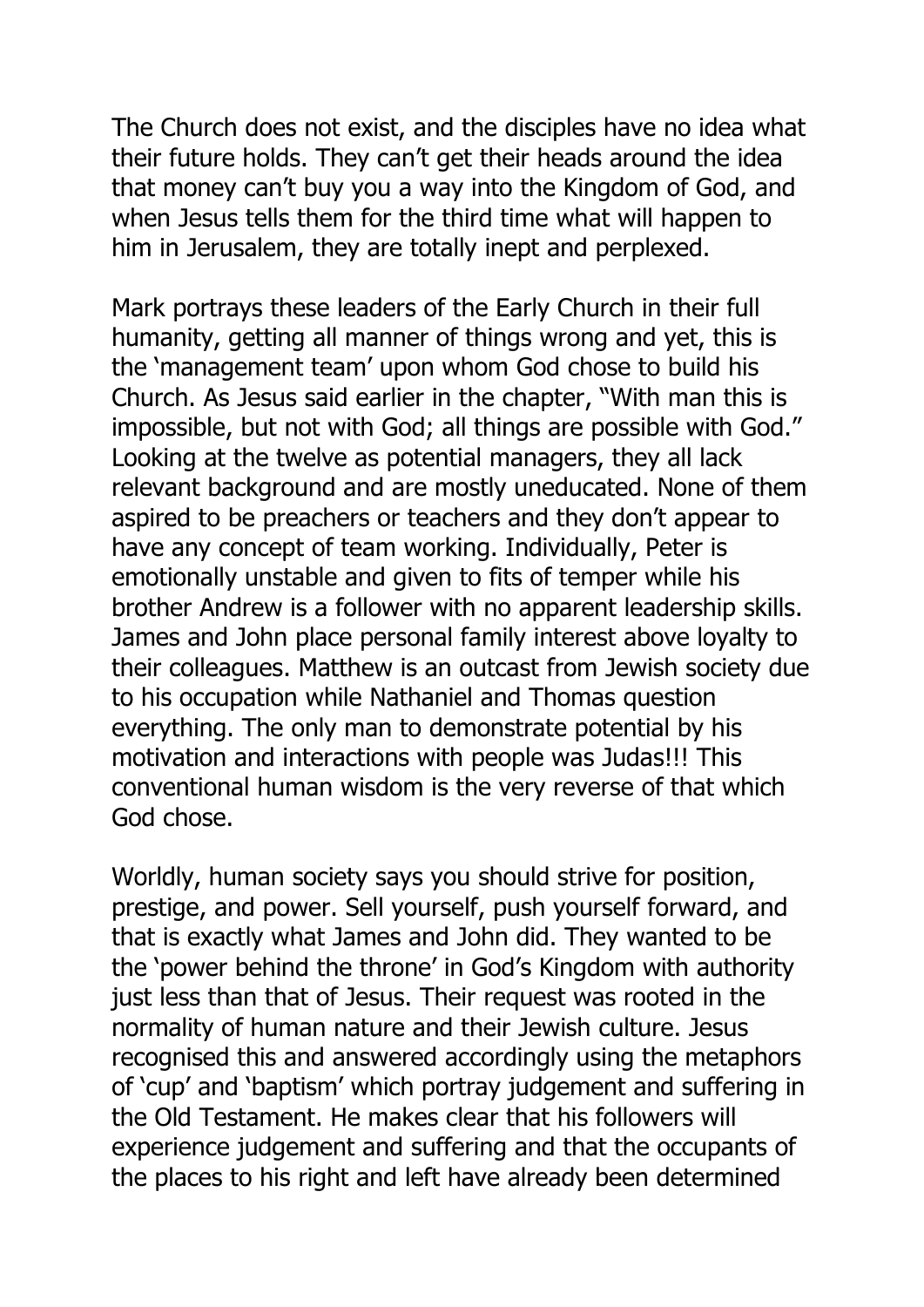by God the Father. With the benefit of hindsight, we know the first to occupy these positions were two robbers on adjacent crosses at Golgotha. The other ten disciples weren't any better. They were angry because James and John had 'stolen a march' on them. If they'd thought about it, they would have done the same thing. All twelve were behaving as human beings but this is not God's way.

Jesus sat them down and patiently explained yet again, the totally different pattern of the Kingdom of God where true greatness is humble service. He contrasted the way his disciples should have been, with the Roman Empire under whose 'iron fist' they all lived. They had made the mistake of following the wrong example. Instead of using Jesus as their role model, they were emulating the glory and authority of Roman rulers, men who loved position and authority. Their definition of greatness was askew. Jesus told them "Whoever wants to become great among you must be your servant and whoever wants to be first must be slave of all"

I said earlier that Mark simply describes events rather than looking at meanings and implications. At verse 45 we have the exception to that rule. Here he explains how the death of Jesus secures our salvation. The concept of paying a ransom is used to explain the 'new creation' access to salvation. The price is the death of Jesus Christ, Son of God, Saviour of the world and that price has been paid.

Three thoughts to take from this passage: -

1. None of us is useless, hopeless, or helpless in God's sight because "all things are possible with God"

2. Each one of us has been divinely called and equipped to serve.

3. The price of salvation has been paid for every person who will put their faith in Jesus Christ.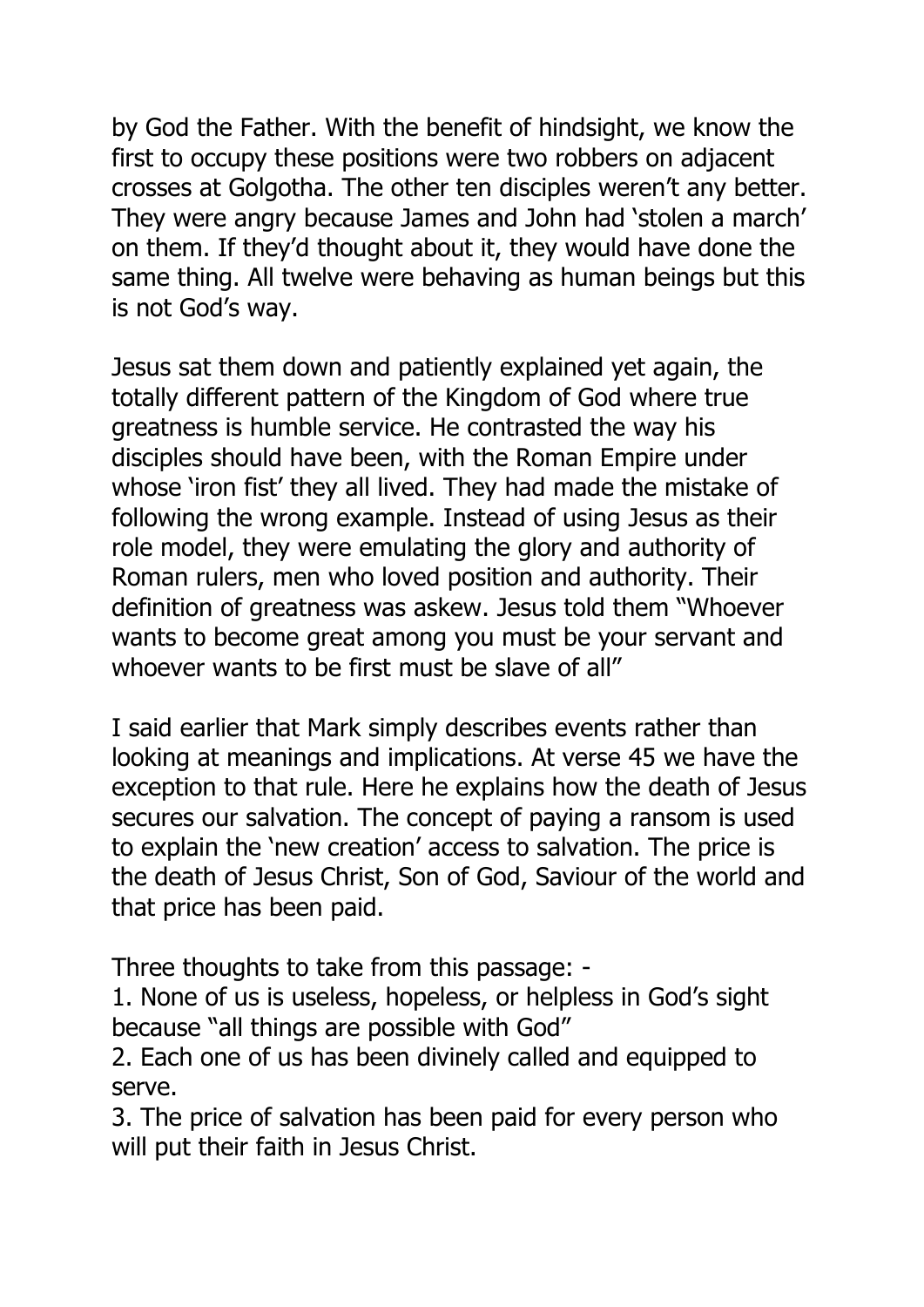## *Pravers of Intercession* - Led by Rene Smith

Gracious and always loving Father, through Jesus Christ our saviour, you have invited us to bring our intercessions to you, confident that you will hear us.

As we pray for situations which seem so complex and so often beyond our understanding, come Holy Spirit and hear our prayer. [Pause]

We pray for those who have difficult decisions to make. In government, in the community, in school, in the workplace and in our homes. Holy Spirit, bring wisdom and guidance that the right decisions will be made. [Pause]

We bring to you those suffering the consequences of bad choices. Those in prison, those burdened by guilt, those consumed by regret, and we ask you to help them find forgiveness and peace in Jesus. [Pause]

We pray for those whose decisions are made for them. The unwell, the elderly, those all over the world in places of oppression. We pray for those who, for the sake of others have to accept decisions they do not wish to accept. Grant them peace we pray.

Guard us all please Lord, from false information, damaging conspiracy theories and dangerous ideologies. Holy Spirit please be present in all these situations and guide us into the ways of truth.

[Pause]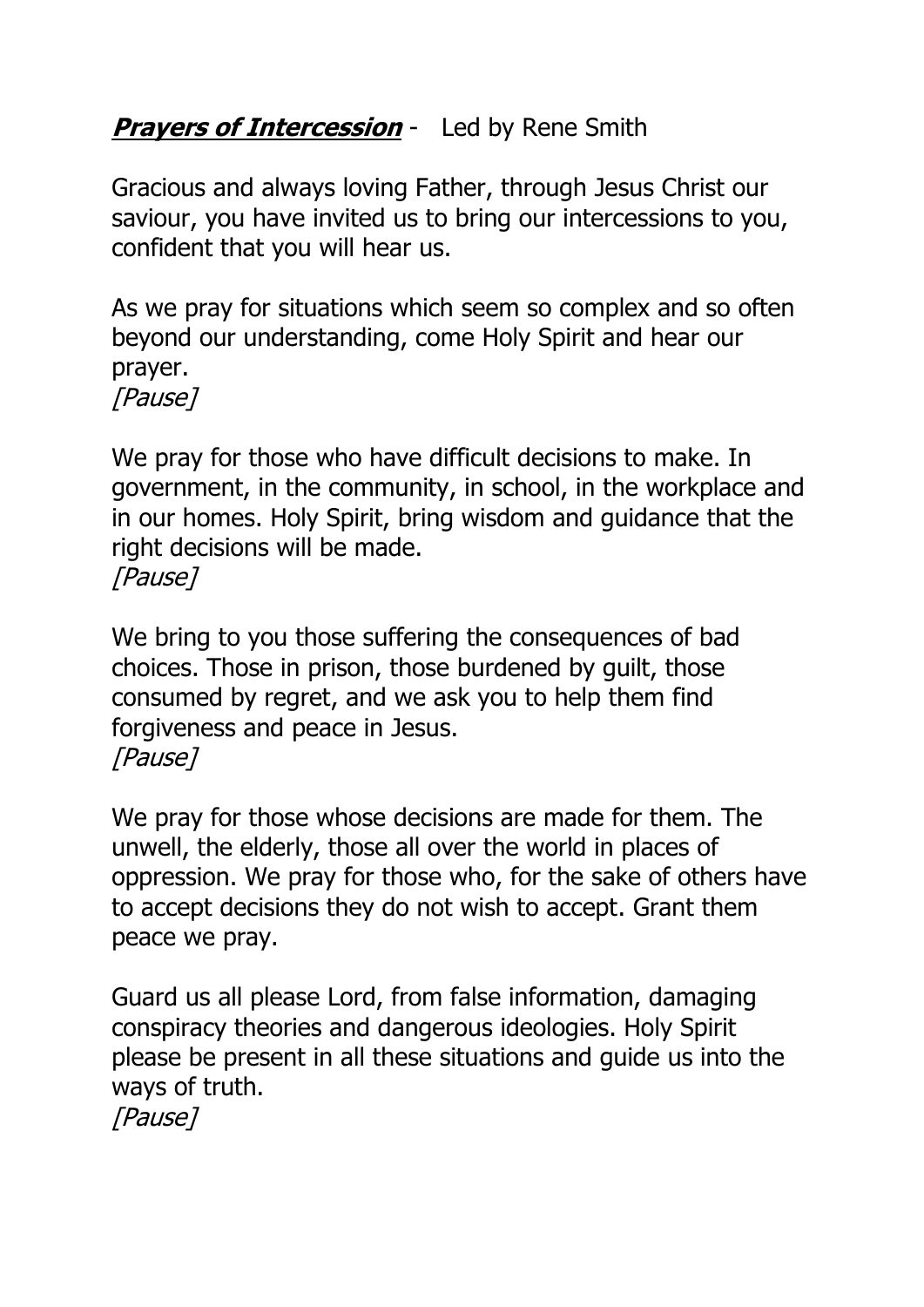We pray for those paralysed by indecision, the stressed, the fearful and those whose circumstances keep changing beyond their control. Holy Spirit, please help them. [Pause]

We pray for those who, at this moment, are making desperate choices. Whether to flee their home, whether to tell the truth, whether to go on living. Loving Father, grant them the comfort of your presence, the understanding that you love them and the incomparable gift of salvation through Jesus Christ, and Father, where we are your hands and feet to these suffering ones, help us to demonstrate the love of Christ, responding to each of your children in distress as He would . [Pause]

Father we hold up to you those who we personally know of whose situations are particularly difficult. The sick, the dying, the bereaved, the confused and those who feel desperation for all sorts of reasons.

We pray for those who have asked for prayer. We do not know them all personally but honour their asking and pray in faith that you know all there is to know and will answer all prayers in the way that is best.

[Pause]

Hear us Father now as we pray together the prayer that Jesus taught us.

### **The Lord's Prayer**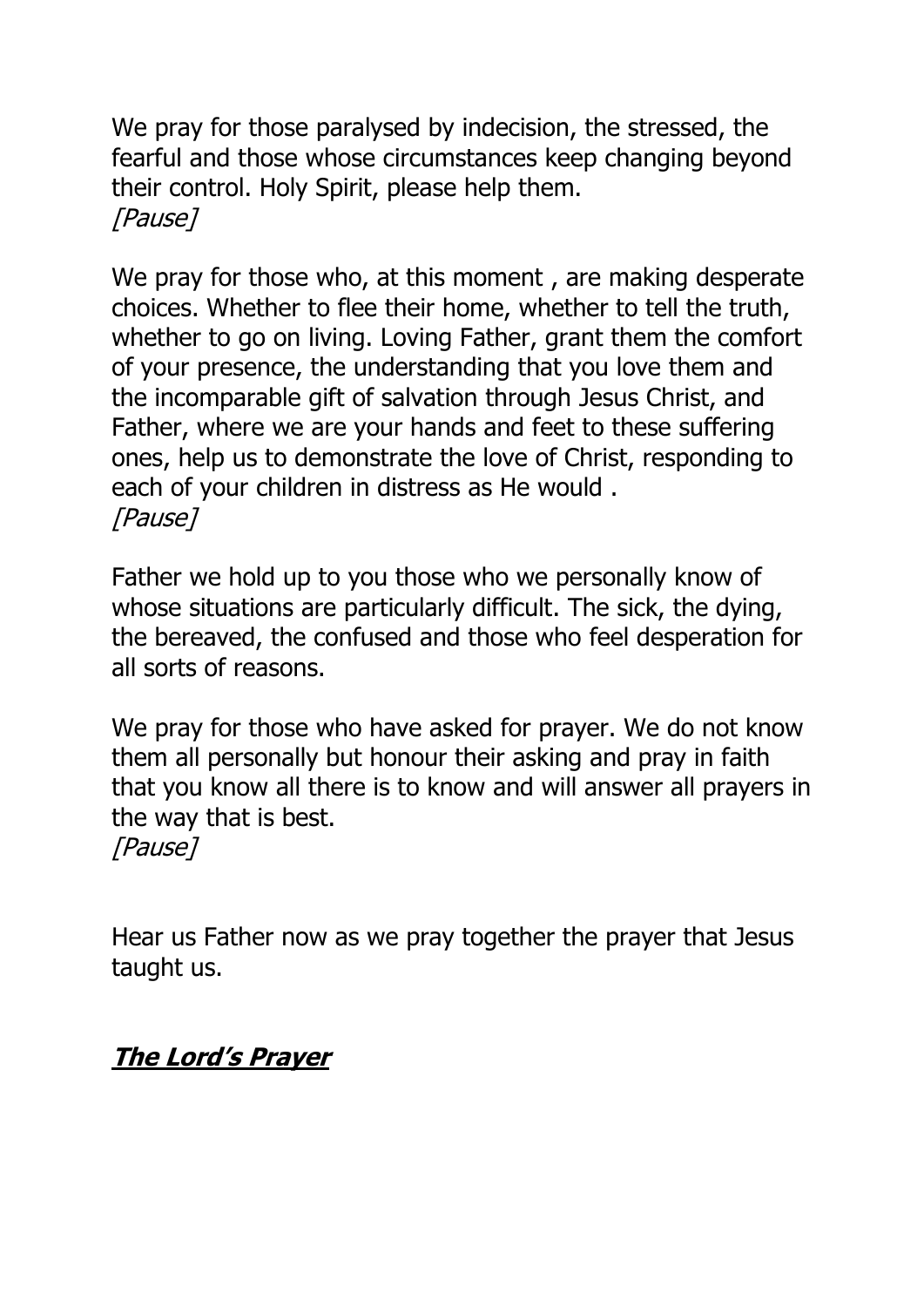### **The Creed**

**We believe in God, the father almighty creator of heaven and earth.**

**We believe in Jesus Christ, his only son our Lord who was conceived by the Holy Spirit, born of the Virgin Mary, suffered under Pontius Pilate, was crucified, died and was buried; he descended to the dead. On the third day he rose again; he ascended into heaven, he is seated at the right hand of the father, and he will come again to judge the living and the dead.**

**We believe in the Holy Spirit, the holy catholic Church, the communion of saints, the forgiveness of sins, the resurrection of the body, and the life everlasting. Amen.**

### Hymn: **Be still, for the presence of the Lord (MP50)**

1 Be still, for the presence of the Lord, the Holy One, is here; come bow before Him now with reverence and fear: in Him no sin is found – we stand on holy ground. Be still, for the presence of the Lord, the Holy One, is here.

2 Be still, for the glory of the Lord is shining all around; He burns with holy fire, with splendour He is crowned: how awesome is the sight – our radiant King of light! Be still, for the glory of the Lord is shining all around.